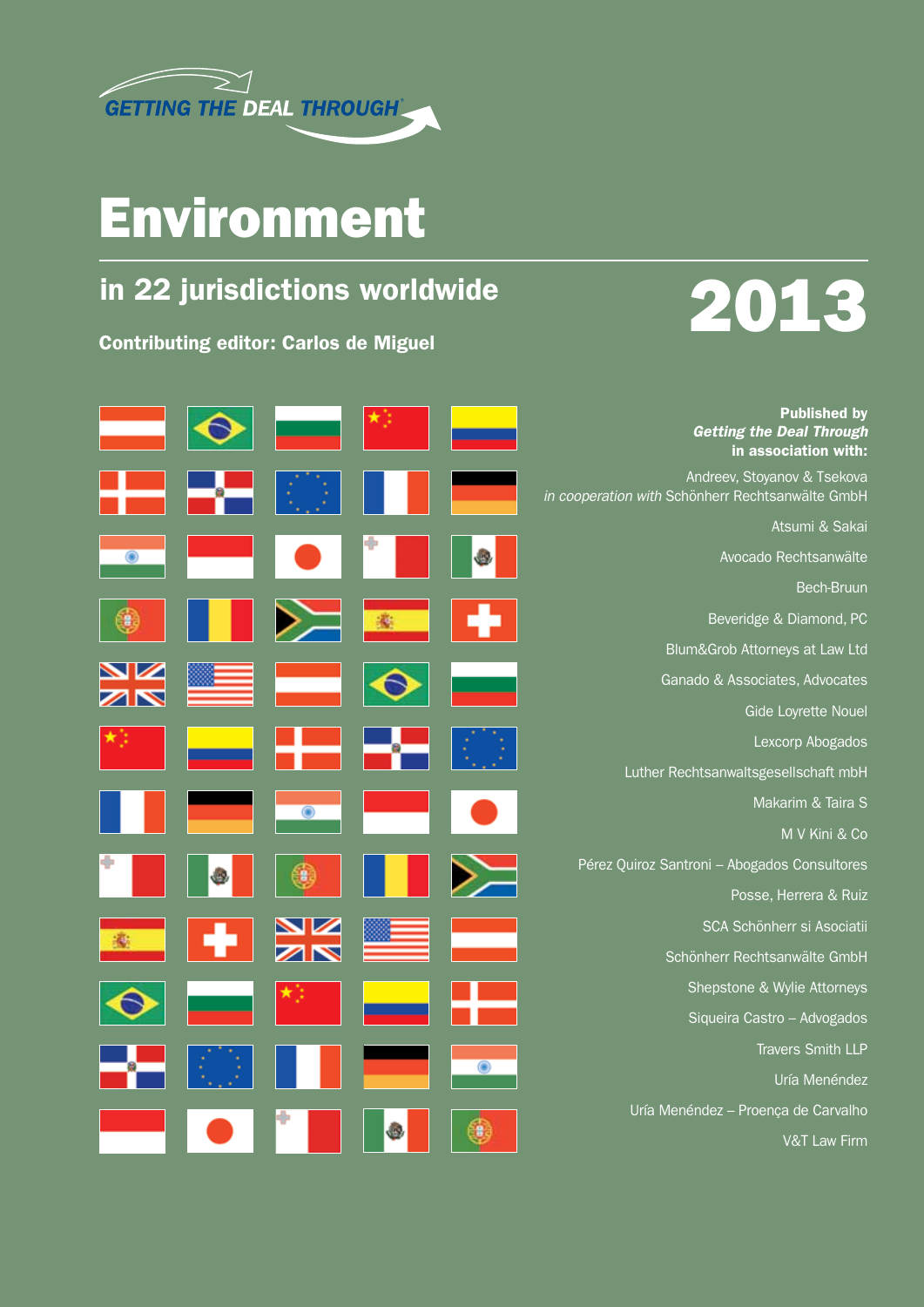|  | <b>GETTING THE DEAL THROUGH®</b> |
|--|----------------------------------|

#### Environment 2013

Contributing editor Carlos de Miguel

Business development managers Alan Lee George Ingledew Robyn Horsefield Dan White

Marketing manager Rachel Nurse

Marketing assistants Megan Friedman Zosia Demkowicz Cady Atkinson Robin Synnot

Admin assistants Parween Bains Sophie Hickey

Marketing manager (subscriptions) Rachel Nurse *Subscriptions@ GettingTheDealThrough.com*

Assistant editor Adam Myers

Editorial assistant Lydia Gerges

Senior production editor Jonathan Cowie

Chief subeditor Jonathan Allen

Senior subeditor Caroline Rawson

Subeditors Davet Hyland Charlotte Stretch

Editor-in-chief Callum Campbell

Publisher Richard Davey

Environment 2013 Published by Law Business Research Ltd 87 Lancaster Road London, W11 1QQ, UK Tel: +44 20 7908 1188 Fax: +44 20 7229 6910 © Law Business Research Ltd 2012 No photocopying: copyright licences do not apply.

The information provided in this<br>publication is general and may not apply<br>in a specific situation. Legal advice should<br>always be sought before taking any legal<br>action based on the information provided.<br>This information is

Printed and distributed by Tel: 0844 2480 112

### Law Business Research

| Austria Christian Schmelz and Bernd Rajal Schönherr Rechtsanwälte GmbH                                                               | 3   |
|--------------------------------------------------------------------------------------------------------------------------------------|-----|
| <b>Brazil</b> Simone Paschoal Nogueira, Adriana Coli Pedreira and Luciana Gil Ferreira<br>Siqueira Castro - Advogados                | 13  |
| Bulgaria Vesela Valkova and Elena Andonova-Rangelova<br>Andreev, Stoyanov & Tsekova in cooperation with Schönherr Rechtsanwälte GmbH | 18  |
| <b>China</b> Wang Jihong, Shi Jie, Jiang Jie, Wu Anjing and Miao Juan V&T Law Firm                                                   | 29  |
| Colombia Àlvaro J Rodríguez and Verónica Muriel Posse, Herrera & Ruiz                                                                | 35  |
| <b>Denmark</b> Håkun Djurhuus and Anne Sophie K Vilsbøll Bech-Bruun                                                                  | 42  |
| <b>Dominican Republic</b> Romina Santroni and Giselle Pérez Reyes<br>Pérez Quiroz Santroni - Abogados Consultores                    | 50  |
| <b>European Union</b> Gabrielle H Williamson and Stefan Altenschmidt<br>Luther Rechtsanwaltsgesellschaft mbH                         | 58  |
| France Laurent Deruy, Laure Dufour and Stéphane Gasne Gide Loyrette Nouel                                                            | 65  |
| Germany Christoph Anger and Thomas Gerhold Avocado Rechtsanwälte                                                                     | 72  |
| <b>India</b> Els Reynaers Kini M V Kini & Co                                                                                         | 79  |
| Indonesia Alexandra Gerungan and Rahayu N Hoed Makarim & Taira S                                                                     | 87  |
| Japan Akiko Monden, Rieko Sasaki and Sachiko Sugawara Atsumi & Sakai                                                                 | 93  |
| <b>Malta</b> Jotham Scerri-Diacono and Annalise Caruana Ganado & Associates, Advocates                                               | 100 |
| <b>Mexico</b> Sergio B Bustamante and Jose Luis Rendón Lexcorp Abogados                                                              | 112 |
| Portugal João Louro e Costa Uría Menéndez - Proença de Carvalho                                                                      | 120 |
| <b>Romania</b> Bogdan Ionita and Nicolae Mihu SCA Schönherr si Asociatii                                                             | 128 |
| <b>South Africa</b> lan Sampson and Melissa Groenink Shepstone & Wylie Attorneys                                                     | 139 |
| Spain Carlos de Miguel and Jesús Sedano Uría Menéndez                                                                                | 146 |
| Switzerland Stefan Wehrenberg and Annina Trüssel Blum&Grob Attorneys at Law Ltd                                                      | 152 |
| United Kingdom Douglas Bryden, Owen Lomas and Carl Boeuf Travers Smith LLP                                                           | 159 |
| <b>United States</b> Donald J Patterson Jr and Holly Cannon Beveridge & Diamond, PC                                                  | 168 |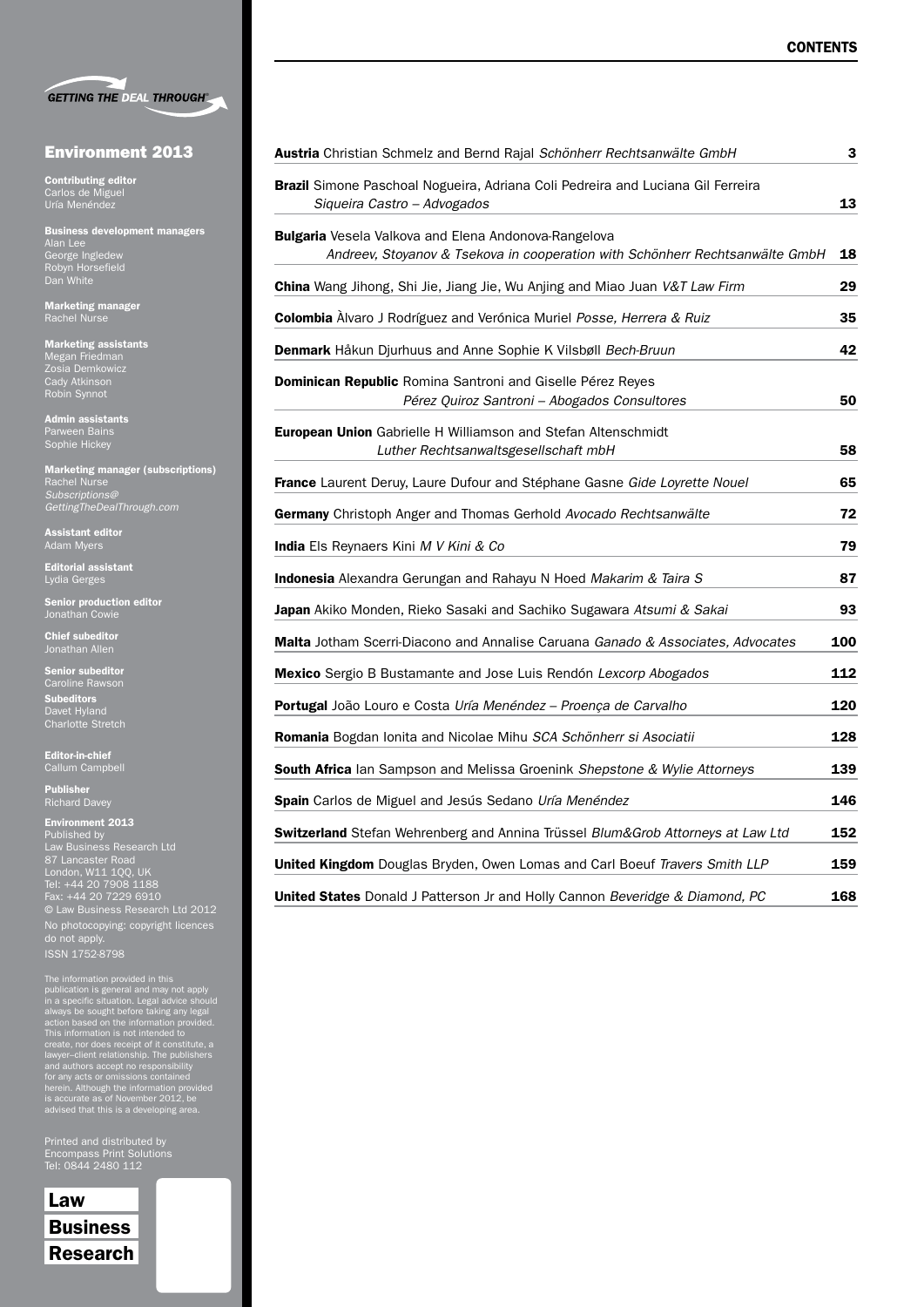# Switzerland

### Stefan Wehrenberg and Annina Trüssel

Blum&Grob Attorneys at Law Ltd

#### **Legislation**

#### 1 Main environmental regulations

What are the main statutes and regulations relating to the environment?

Switzerland is a federal state made up of 26 cantons. There is a division of competence between the confederation and the individual states. The cantons have – according to article 3 of the Federal Constitution of the Swiss Confederation (Federal Constitution; SR 101) – full legislative competence in all matters that are not expressly assigned to the federation by the Constitution. According to article 74 of the Federal Constitution the federation shall legislate on the protection of the population and its natural environment against damage or nuisance. It shall ensure that such damage or nuisance is avoided. The cantons on the other hand shall be responsible for the implementation of the relevant federal regulations.

Environment regulation in Switzerland consists of a number of Swiss acts. The main laws regarding the environment are:

- Federal Constitution (SR 101);
- Environmental Protection Act (EPA; SR 814.01);
- Water Protection Act (WPA; SR 814.20);
- Forest Act (ForA; SR 921.0);
- Federal Act on the Protection of Nature and Cultural Heritage (NCHA; SR 451); and
- CO<sub>2</sub> Act (SR 641.71).

The respective principles are further developed and implemented in different regulations and implementing decrees by the federation and by the cantons.

The most important act in respect of environmental protection is the Swiss Environmental Protection Act (EPA), which unites all the key areas of process and environmental protection engineering and includes enforcement tools. The EPA is not limited to pollution control. Its purpose according to article 1 EPA is 'to protect people, animals and plants, their biological communities and habitats against harmful effects or nuisances and to preserve the natural foundations of life sustainably, in particular biological diversity and the fertility of the soil'. In addition it should also promote ways of living more harmoniously with the rules of nature and natural cycles.

Finally, Switzerland pursues an active and successful international environmental policy. The Federal Office for the Environment is the lead agency and centre of expertise responsible for Switzerland's international environmental policy.

Switzerland's commitment to the protection and sustainable management of natural resources at the international level is mandated by the Constitution. This reflects the fact that, in many sectors, effective environmental protection can only be achieved through international cooperation. Protection and sustainable management of natural resources are fundamental requirements

for a sustainable development, the achievement of the Millennium Development Goals and human welfare in general.

#### 2 Integrated pollution prevention and control

Is there a system of integrated control of pollution?

In accordance to article 74 of the Swiss Constitution there is a constitutional obligation for the confederation and the cantons to legislate on the protection of the population and its natural environment against damage or nuisance. This legislation shall ensure that such damage or nuisance is avoided.

Environmental provisions on pollution prevention and control are – in addition to the EPA – spread over a significant number of laws and regulations.

For example, for the prevention of water pollution there is the Water Protection Act. Each area of environmental pollution prevention is regulated by different acts and ordinances supervised by the federation.

#### 3 Soil pollution

What are the main characteristics of the rules applicable to soil pollution?

The Swiss Environmental Protection Act and the Swiss Ordinance on the Pollution of Soil (SR 814.12) provide the legislative basis for the protection of soil in Switzerland. According to the ordinance the soil must be treated during cultivation or construction in a way that does not cause any lasting damage. Therefore the federal government and cantons have developed a series of instruments and precautionary measures in cooperation with the construction, agriculture and forestry sectors.

These precautionary measures are also a priority in the area of chemical soil protection. The implementation of a wide range of measures over the past 20 years has already resulted in a noticeable reduction in contaminant inputs, especially in the case of inorganic substances. Finally, the cantons are obliged in the context of spatial planning to protect crop rotation areas and to conserve defined minimum areas.

#### 4 Regulation of waste

What types of waste are regulated and how?

The principles of waste regulation are statutorily regulated by article 30 et seq EPA. Waste is, as defined in article 7 paragraph 6, 'any moveable material disposed of by its holder or the disposal of which is required in the public interest'. Disposal of waste includes its recovery or deposit in a landfill as well as the preliminary stages of collection, transport, storage and treatment. Treatment is any physical, chemical or biological modification of waste.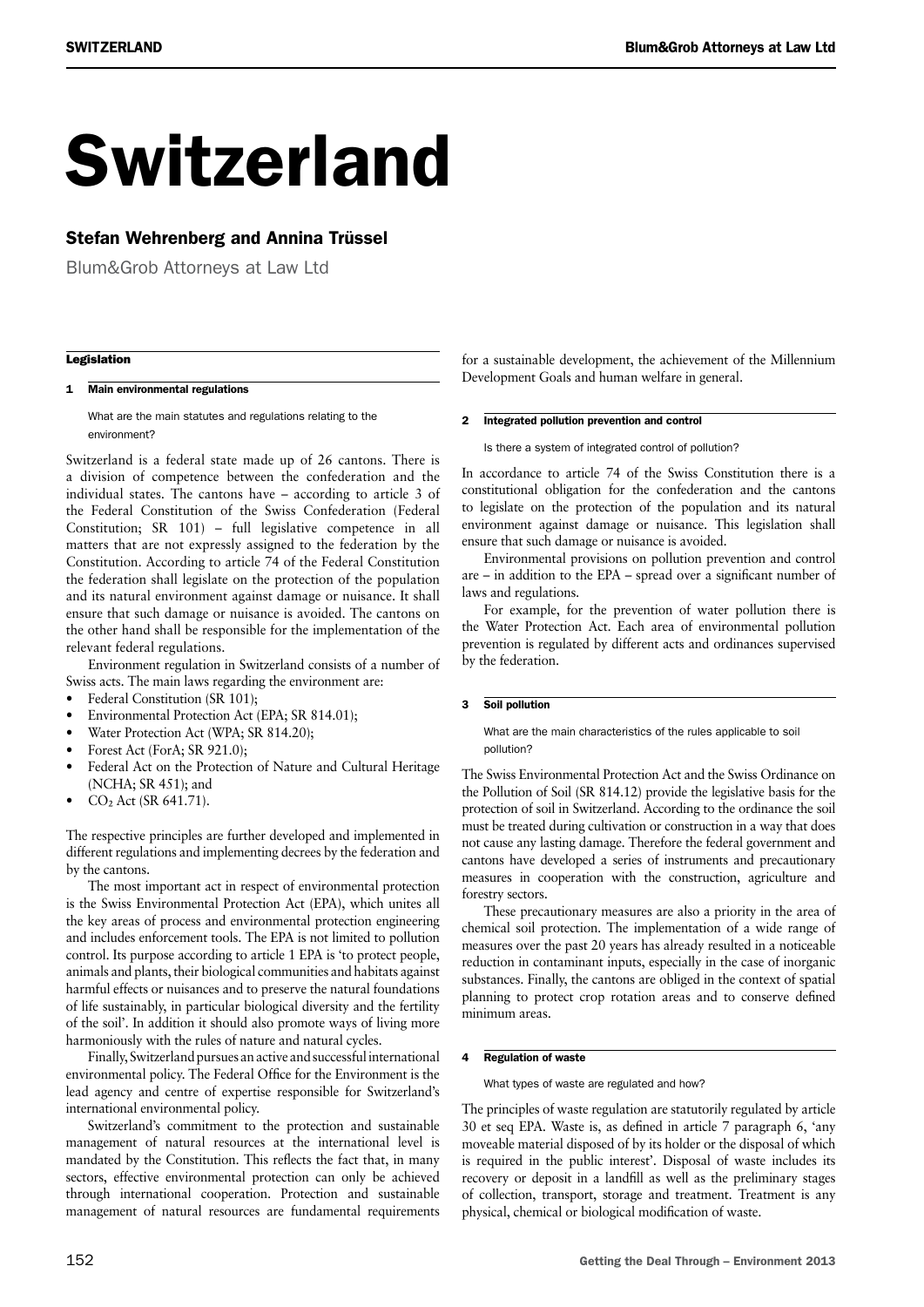Furthermore, the cantons draw up a waste management plan. In particular, they establish their requirements for waste disposal facilities, avoid over-capacity and decide on the sites for the waste disposal facilities.

Finally, Switzerland has a well-developed network of waste management facilities. Virtually every region possesses the infrastructure required in order to dispose of its own wastes. This helps to minimise transport costs and vehicle emissions. In this connection Switzerland regulates different waste treatment processes for the following topics: municipal solid waste incineration, land filling, recycling and incineration in cement works.

#### 5 Regulation of air emissions

What are the main features of the rules governing air emissions?

The EPA obliges the federal authorities and cantons to protect human beings, fauna and flora from air pollutants that are harmful or cause nuisance. The corresponding precautionary principle is that emissions must be limited as far as operationally and technologically feasible and economically viable.

Furthermore, the precautionary principle applies, according to which the generator of the emissions must bear the costs arising from their limitation.

Since the creation of the Ordinance on Air Pollution Control (SR 814.318.142.1) federal authorities, cantons and communities have established a large number of measures to counteract air pollution. There are strict emission rules for combustion installations, motor vehicles, industrial facilities and quality standards for heating and motor fuels. Moreover, the measures introduced include the mileagerelated heavy vehicle tax and the incentive tax on volatile organic compounds.

Finally, the Federal Council revised its Air Pollution Control Strategy in September 2009 by creating options for the introduction of financial incentives for the cleanest vehicles and machines. In addition, the limit values for emissions from stationary sources like combustion installations, industry and agriculture must be reassessed.

Against this background Switzerland aims to support the introduction of ambitious emission limit values based on best available techniques at international level. The success of measures implemented in agriculture for the reduction of ammonia levels is monitored in cooperation with the cantons.

#### 6 Climate change

Are there any specific provisions relating to climate change?

Switzerland ratified the United Nations Framework Convention on Climate Change of 9 May 1992 and the Kyoto Protocol to the United Nations Framework Convention on Climate Change of 11 December 1997.

To reduce the influence of human activity on the climate, the emission of greenhouse gases must be reduced. Switzerland's total greenhouse gas emissions as defined by Kyoto Protocol have remained more or less constant since 1990. In 2010 the federal authorities and cantons launched a new programme concerning buildings, which replaced that carried out by the Climate Cent Foundation, a voluntary initiative of the Swiss companies. In this context a maximum of 200 million Swiss francs per year of the income from the  $CO<sub>2</sub>$  tax on heating fuel is being made available for the implementation of CO<sub>2</sub>-reduction measures in buildings. An additional 80 to 100 million Swiss francs is to be added annually by the cantons.

The Swiss government also places a high priority on adaptation to climate change and developed a national adaptation strategy by the end of 2011. The Swiss parliament approved on 23 December With the comprehensive revision of the CO<sub>2</sub> Act Switzerland sets an ambitious target, particularly the reduction of domestic greenhouse gas emissions by 2020 by at least 20 per cent in comparison with 1990. To achieve this goal, a reduction in greenhouse gas emissions of 10.5 million tonnes by 2020 is required.

#### 7 Protection of fresh water and seawater

How are fresh water and seawater, and their associated land, protected?

According to article 76 of the Federal Constitution the confederation ensures within the scope of its powers the economic use and the protection of water resources and provides protection against the harmful effects of water. The confederation lays down principles on the conservation and exploitation of water resources, the use of water for the production of energy and for cooling purposes, as well as on other measures affecting the water cycle. It shall legislate on water protection, on ensuring appropriate residual flow, on hydraulic engineering and the safety of dams, and on measures that influence precipitation. The cantons shall manage their water resources. They may levy charges for the use of water, subject to the limits imposed by federal legislation.

The confederation, in consultation with the cantons concerned, shall decide on the access to international water resources and the charges for them. In general fresh water and seawater are in public ownership.

The protection of surface and ground waters are regulated by the Water Protection Act (WPA) and further ordinances. The WPA contains provisions on water quality and water-flow regimes, as well as a provision of adequate space for surface waters. In early 2011 amendments to the WPA, the Hydraulic Act (SR 721.100), the Engineering Act (SR 730.0) and the Act on Agriculture Land Rights (SR 211.412.11) entered into force.

With the remediation of watercourses their natural functions are to be restored and the benefits they provide to the society enhanced. Furthermore, the major negative impacts of hydropower generation on the environment are to be mitigated.

#### 8 Protection of natural spaces and landscapes

What are the main features of the rules protecting natural spaces and landscapes?

The protection of natural and cultural heritage is the responsibility of the cantons. This has been done in different ways: the protection of nature is often contained in legislation dealing with land-use planning and construction, in the laws on environment or in special acts dealing with surveys, parks and protected habitats.

In the fulfilment of its duties, the confederation takes account of concerns for the protection of natural and cultural heritage. It protects the countryside and places of natural or cultural interests; it preserves such places intact if required to do so in the public interest. The Federal Protection of Nature and Landscape Act draws a distinction between sites that are 'of national importance' and those that are of 'cantonal importance'.

Moors and wetlands of special beauty and national importance are preserved. No buildings may be built on them and no changes may be made to the land, except for the construction of facilities that serve the protection of the moors or wetlands.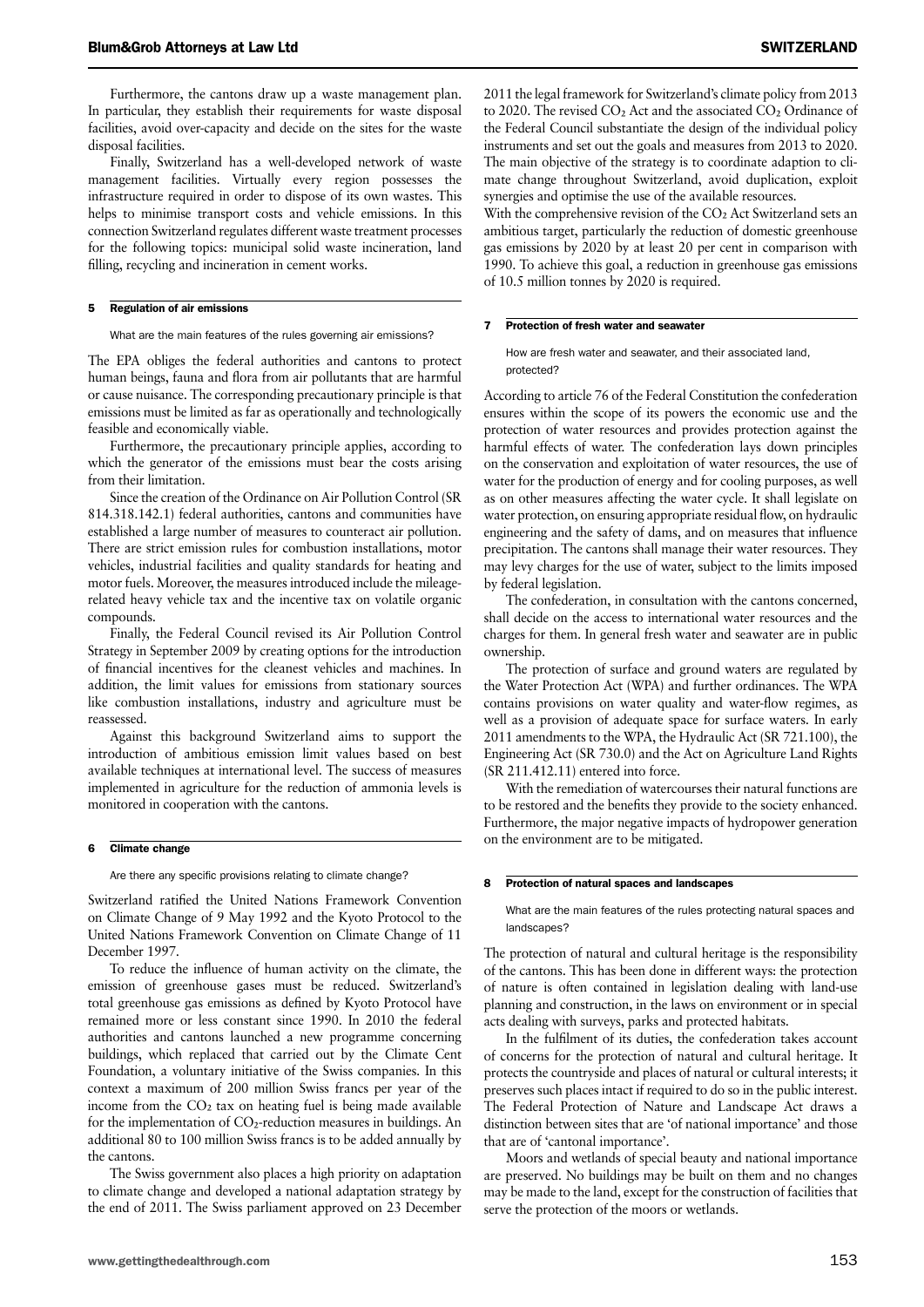Private rights may be affected as the confederation may support efforts made for the protection of natural and cultural heritage and acquires or preserves properties of national importance by contract or through compulsory purchase.

#### 9 Protection of flora and fauna species

What are the main features of the rules protecting flora and fauna species?

The Federal Constitution and mainly the Federal Act on Nature and Cultural Heritage Protection (NCHA) obligate Switzerland to preserve the biological diversity of its domestic flora and fauna and their natural living environment. Approximately 36 per cent of the domestic animal, plant and fungus species in Switzerland are considered threatened. The legislation aims at preserving biotopes large enough to prevent extinction of domestic animal and plant species.

In order to measure and track the condition of flora and fauna there are several means. Red lists identify the degree of the threat for various animal, plant and fungus species. Moreover, the Biodiversity Monitoring Switzerland (BDM) observes the condition and development of the biodiversity in Switzerland. It implements one of the duties of the Rio Convention according to which the member states are committed to studying and monitoring biodiversity in their country and to taking measures in the case of loss.

By-laws rule in detail the flora and fauna deserving protection on a federal level. As a consequence, there exists a list of living environment deserving protection, a list of protected plants, a list of protected animals and a list providing which species are to be protected on a cantonal (instead of a federal) level.

#### 10 Noise, odours and vibrations

What are the main features of the rules governing noise, odours and vibrations?

The implementing authorities are on the cantonal level. Planning measures are generally taken by cantons. They have to take into account noise-related conditions and set 'degrees of sensitiveness'.

Noise and vibrations are subject to the general provisions of the EPA. They are subject to the system of limitation that aims, first, to prevent nuisances and then to reduce them, whenever the effect on the environment is harmful despite prevention measures. This twolevel intervention system is basic for air pollution and noise. But the EPA contains additional provisions increasing the prevention of noise through planning measures and dealing with unavoidable noise through construction measures intended to protect existing or future buildings.

The implementing decree of the overall system related to noise sets the noise levels referred to in the EPA. Various limits to noise are defined:

|              | Degree of sensitivity | Value of planning |       | Value of<br><b>immission limit</b> |       | <b>Alarm value</b> |       |
|--------------|-----------------------|-------------------|-------|------------------------------------|-------|--------------------|-------|
|              |                       | day               | night | day                                | night | day                | night |
|              | recuperation          | 50                | 40    | 55                                 | 45    | 65                 | 60    |
| $\mathbf{I}$ | habitation            | 55                | 45    | 60                                 | 50    | 70                 | 65    |
| Ш            | habitation/business   | 60                | 50    | 65                                 | 55    | 70                 | 65    |
| IV           | industry              | 65                | 55    | 70                                 | 60    | 75                 | 70    |

#### 11 Liability for damage to the environment

Is there a general regime on liability for environmental damage?

Actual environmental damage (eg, the killing of wildlife) must be compensated only if a statute specifically orders it. Thus, environmental damage today is to be compensated only within the scope of the Federal Act on Genetic Engineering and when particularly dangerous factories or facilities and pathogenic organisms are concerned, but not when the environmental damage is caused by other incidents (eg, otherwise damaged product or a car accident).

Whoever wilfully or negligently damages the environment is obliged to provide compensation (liability in tort). A strict liability penalises the owner of a factory or a stationary or moving facility if a special danger with regards to bodies of water emanates from such.

Besides the liability under private law the duty of a disrupter, established in public law, has to be taken into account. Such law provides for the removal of damage done respectively for compensation for costs of public execution by substitution.

The Swiss Federal Supreme Court has supported an environmental damage in the amount up to which the local community is faced with costs for the removal of the environmental detriment. According to the jurisdiction, commercialisation, that is disparaging damages, are also to be compensated, provided, however, that such damage is substantiated (eg, by proving that, as a result, fewer fishing licences are issued).

Apart from that, certain acts of environmental damage are criminally prosecuted (eg, contamination of bodies of water or potable water; putting into circulation a substance harmful to the environment).

#### 12 Environmental taxes

Is there any type of environmental tax?

In Switzerland taxes on certain products have been raised to protect the environment. The goal is to guide the behaviour of the people to use products that are less harmful to the environment. This particularly concerns the following taxes:

- performance-related heavy vehicle fee;
- petroleum tax;
- vehicle tax; and
- $CO<sub>2</sub>$  fee.

#### Hazardous activities and substances

#### 13 Regulation of hazardous activities

Are there specific rules governing hazardous activities?

The handling and use of 'hazardous products' and 'hazardous substances' are called hazardous activities. The handling or use of such substances and products is only allowed if either an appropriate licence was submitted or the activity is supervised by a person with such a licence. To receive such a licence a specific test has to be taken. In particular the use and handling of chemical substances are subject to strict rules.

#### 14 Regulation of hazardous products and substances

What are the main features of the rules governing hazardous products and substances?

Products and substances are defined as 'hazardous products' and 'hazardous substances' if they have the potential to harm humans or nature. Such products and substances are only marketable if various safety precautions are taken.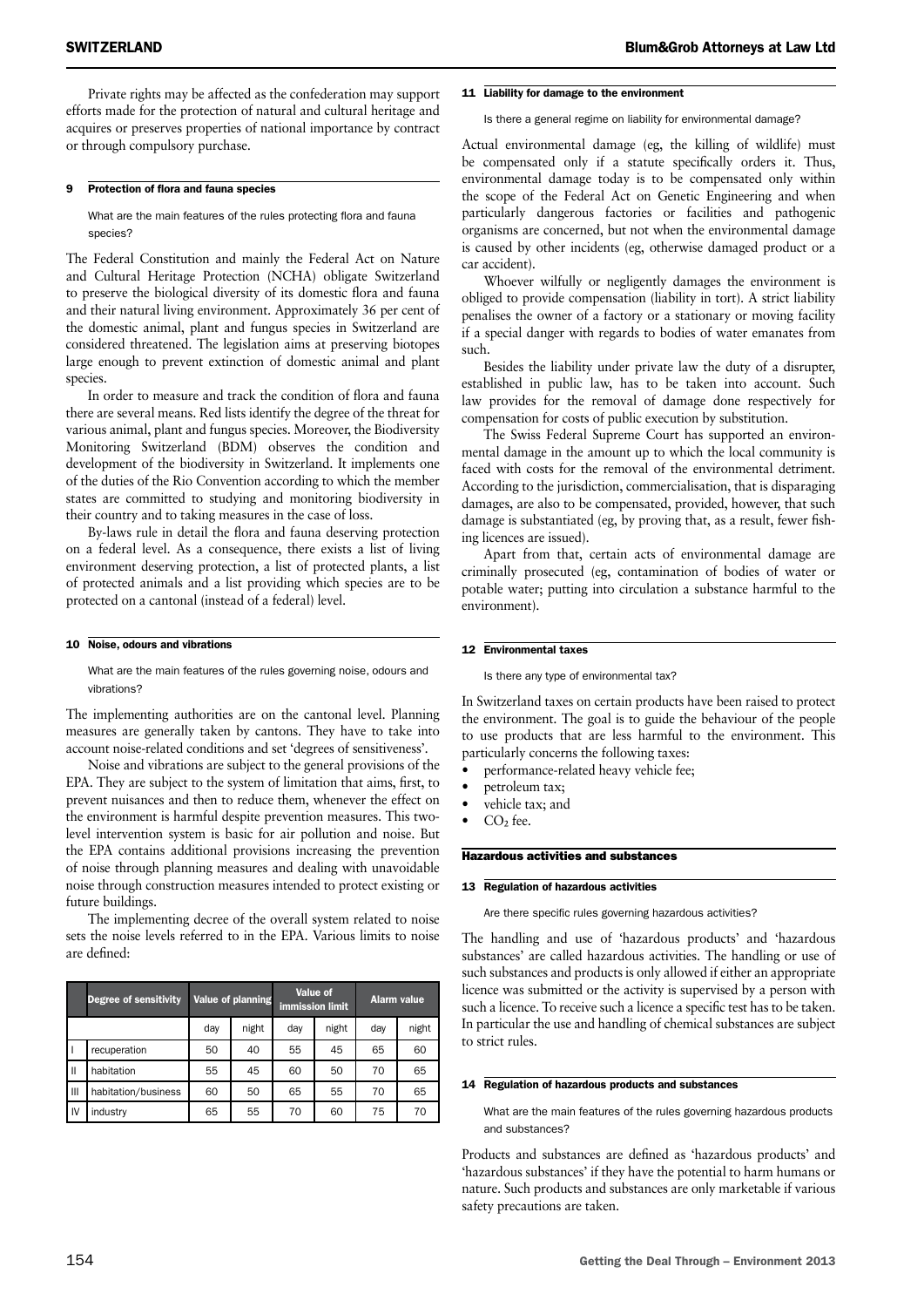#### Industrial accidents

#### 15 Industrial accidents

What are the regulatory requirements regarding the prevention of industrial accidents?

Major accidents can arise through the operation of facilities with chemical and biological hazard potentials and in the transportation of hazardous substances. The Major Accidents Ordinance (SR 814.012) obliges the owner of facilities to take all appropriate measures to reduce the risk of an accident. To these belong measures that reduce the hazard potential, prevent major accidents and limit their impacts. In accordance with the EPA the responsibility for the implementation of preventive safety measures lies with the owners of the facilities.

Personal responsibility means that the necessary measures must be taken without their implementation being ordered by the authorities. Furthermore, the cantonal and federal authorities monitor the compliance by facilities with the requirements of the Major Accidents Ordinance through a control and assessment procedure.

Finally, the variety of the facilities and the need to be prepared for rare events and consequences requires intensive intercantonal and international cooperation.

#### Environmental aspects in transactions

#### 16 Environmental aspects in M&A transactions

What are the main environmental aspects to consider in M&A transactions?

Environmental aspects in merger and acquisitions are particularly relevant in the context of due diligence. An important issue in M&A transactions is pollution of environment caused by business operations of the target company. Environmental questions detected in the due diligence process may be a reason to decide for an asset deal or rather share deal.

In the course of the due diligence the contracting parties should check the environmental requirements, such as dangerous substances and waste storage, licences and authorisations. Moreover, attention should be paid to whether future operations of the target may be limited by protective areas (eg, protected natural spaces).

In this context it is highly recommended to render a legal and environmental due diligence. Furthermore, it is absolutely essential to use conditional precedent and warranties and contractual liabilities in the contracts.

#### 17 Environmental aspects in other transactions

#### What are the main environmental aspects to consider in other transactions?

The environmental aspects to consider in mergers and acquisitions also apply to a wide variety of transactions. The issues relating to other types of transaction are similar to those relating to share deals and asset deals.

If real estate or similar assets are part of the contract, due diligence of soil pollution and planning issues will be of particular interest. In transactions regarding financial projects, corporate restructuring and bankruptcy proceedings, environmental due diligence will be similar to M&A transactions.

#### Environmental assessment

#### 18 Activities subject to environmental assessment

Which types of activities are subject to environmental assessment?

The regulations of the environmental impact assessment are spread over a significant number of laws and regulations. The most important acts in respect of environmental assessment are the EPA and the Ordinance on the environmental impact assessment (SR 814.011). In accordance with article 10a, paragraph 2 of the EPA the requirement of an environmental impact assessment applies to installations that could cause substantial pollution to environmental areas to the extent that it is probable that compliance with regulations on environmental protection can only be ensured through measures specific to the project or site.

The Federal Council designates the types of installation that are subject to an environmental impact assessment as listed in the annex of the Ordinance on the environmental impact assessment. The following types of installation are subject to environmental impact assessment: installation in connection with traffic, energy, hydraulic engineering and disposal as well as military installation, facilities in connection with sports and tourism and industrial installations.

#### 19 Environmental assessment process

What are the main steps of the environmental assessment process?

The approval procedure is regulated in article 10b et seq. of the EPA. The main steps of the environmental assessment process are the following:

The applicant who wishes to plan, construct or modify an installation that is subject to an environmental impact assessment must submit an environmental impact report to the competent authority. This forms the basis for the environmental impact assessment.

The report contains all the information required to assess the project in accordance with the environmental protection regulations. It is drawn up in accordance with the guidelines issued by the environmental protection agencies and includes the following:

- the existing condition;
- the project, including proposed measures for the protection of the environment and in the event of disaster; and
- the foreseeable residual environmental impact.

In order to prepare for the report, a preliminary investigation is carried out. If the preliminary investigation conclusively ascertains the effects on the environment and the environmental protection measures required, the results of the preliminary investigation are to be reported.

The competent authority may request information or further clarification. It may call for expert reports. Before doing so, the authority must allow interested parties the opportunity to state their opinions.

The environmental protection agencies assess the preliminary investigation and the report and propose the measures required to the competent decision-making authority.

The competent authority must also consult the Federal Office for the Environment (the Federal Office) when the assessment concerns refineries, aluminium smelters, thermal power stations or large cooling towers. The Federal Council may extend the duty to consult to cover other installations.

Anyone may inspect the report and the results of the environmental impact assessment unless overriding public or private interests require secrecy. Trade and business secrets must be preserved in all cases.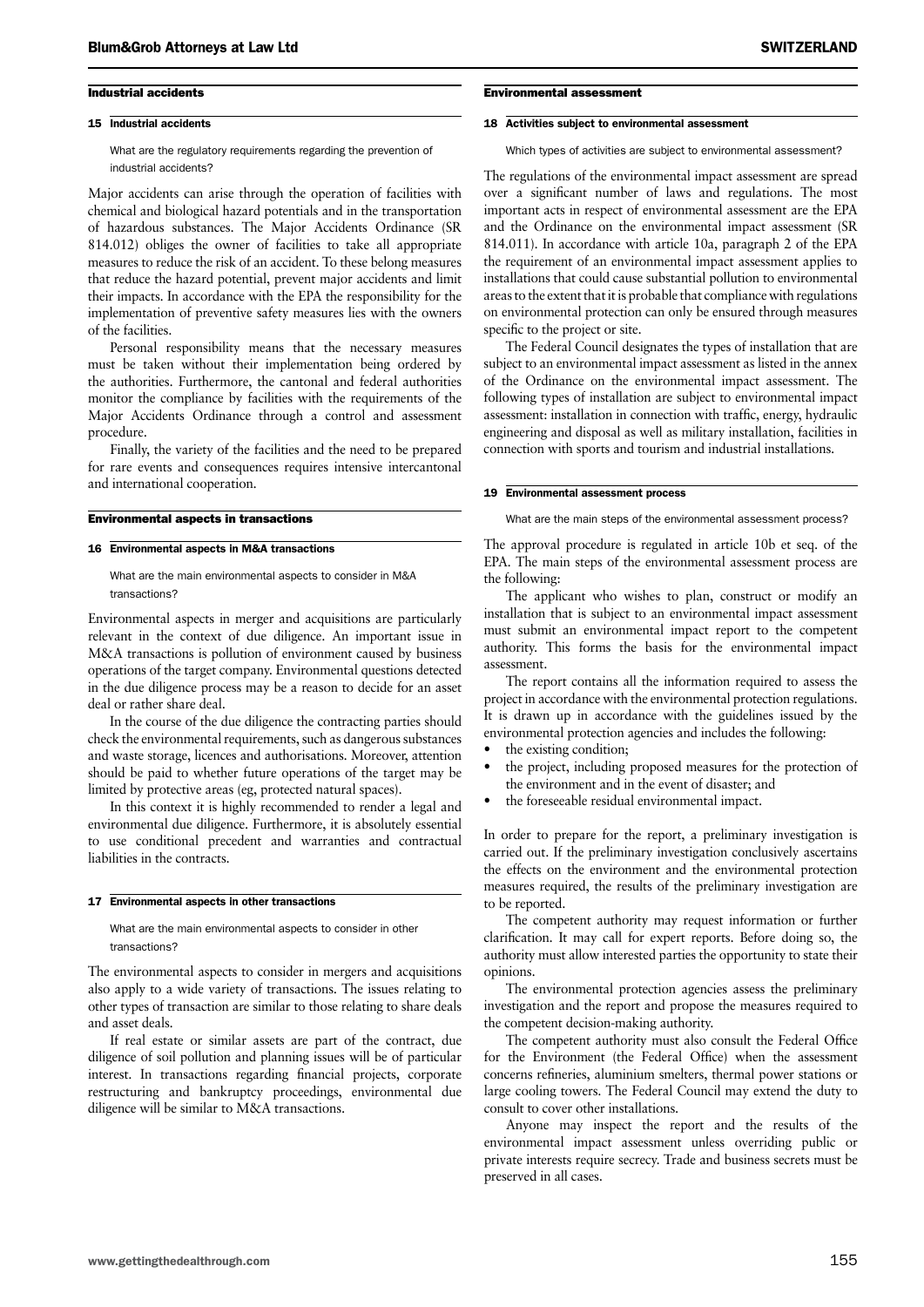#### Regulatory authorities

#### 20 Regulatory authorities

Which authorities are responsible for the environment and what is the scope of each regulator's authority?

As mentioned in question 1, there is a division of competence between the confederation and the individual cantons.

According to article 74 of the Federal Constitution the confederation legislates on the protection of the population and its natural environment against damage or nuisance. It ensures that such damage or nuisance is avoided. In general, the state authorities and municipal authorities are competent for executing environmental law at the federal level.

The Federal Office is the federal government's centre of environmental expertise and is part of the Federal Department of the Environment, Transport, Energy and Communication (DETEC). The Federal Office's four prime tasks are: knowing the facts regarding the environmental developments, preparing legislation, assisting with its implementation and representing Switzerland abroad.

At the cantonal level, the authorities are responsible for the implementation of the relevant regulations. Each canton has its own competent authority that is part of a department, for example of the Department of Construction or the Department for Environmental Protection. The cantons set up a specialist agency to consider environmental questions or designate existing public agencies to carry out this task. Finally, the communities implement the regulations at regional level.

#### 21 Investigation

What are the typical steps in an investigation?

The kind of investigation carried out by the competent authority depends on the character of the breached environmental provisions. The control function includes prevention, current and follow-up measures.

Once the competent authority discovers an infringement of environment regulations it starts an investigation. Any person indicating an infringement of environmental regulations could also inform the competent authority.

Depending on the environmental topic the inspection is either the responsibility of the Federal Office of Environment or of the cantons. In most cases the inspections may be carried out by the competent authority at cantonal level. In accordance with article 43 of the EPA the enforcement authorities may also entrust public corporations or private entities with enforcement duties, and in particular with control and monitoring.

Inspections are especially conducted by the competent authority in industrial and commercial companies, in heating systems, in fuel depots or water supply facilities.

If any breach of a permit or an environmental law in general is discovered, the competent authority will issue prohibitions and orders requesting the operator to ensure that the involved company is operating in accordance with environmental legislation. In the worst-case scenario the authority can withdraw the required licence.

#### 22 Powers of regulatory authorities

What powers of investigation do the regulatory authorities have?

The regulatory powers of investigation are directed by the respective environmental regulations. In cases of breach of environmental law the authority can withdraw the required licences, indeed close down installations that are not operating in compliance with their corresponding permits.

Furthermore, the authority is allowed to make use of any direct enforcement. Finally, the authority has the competence to order that the work will be done by a substitute performance. The regulatory authority issues a decision, which can be challenged by the affected person.

#### 23 Administrative decisions

What is the procedure for making administrative decisions?

The authorities are required to carry out administrative procedures appropriately and efficiently. Prior to the authority's decision, it must study the submitted documents. According to article 29 of the Swiss Constitution each party has the right to be heard.

Finally, parties who are legally affected by a decision of an authority have the right to appeal.

#### 24 Sanctions and remedies

What are the sanctions and remedies that may be imposed by the regulator for violations?

Article 60 et seq EPA regulates the sanctions that may be imposed in the context of a criminal proceeding. Any person who wilfully violates the regulations as listed in article 60 EPA shall be liable to a custodial sentence not exceeding three years or a monetary penalty. Furthermore, the EPA outlines in article 61 the liability in the case of contraventions to a fine not exceeding 20,000 Swiss francs. Moreover, the EPA regulates the consequences in the event of offences against the regulations on incentive taxes.

Additional sanctions and remedies are spread over a significant number of laws and regulations depending on the topic.

#### 25 Appeal of regulators' decisions

To what extent may decisions of the regulators be appealed, and to whom?

Parties who are legally affected by a decision of an authority are generally entitled to appeal against decisions of the competent authority. Under certain conditions listed in article 55 EPA, environmental protection organisations have the right of appeal against rulings of the cantonal or federal authorities on the planning, construction or modification of installations for which an environmental impact assessment is required.

According to article 54 EPA appeal proceedings related to the EPA are governed by the general provisions on the administration of federal justice. The subject matter of the jurisdiction depends on the environmental topic. In general, there are two instances at cantonal level. The second instance usually renders the final administrative decision. If the appeal does not succeed, the appellant may file an action to the Federal Supreme Court of Switzerland. Decisions of a federal authority can generally be appealed to the Federal Administrative Court and after to the Federal Supreme Court.

Each action to the competent instance has to conclusively substantiate why the appealed decision is not in compliance with the corresponding regulation. At federal level, the grounds of appeal are limited to the infringement of the Constitution. The period for filing an appeal is in general 30 days after receiving the decision.

#### Judicial proceedings

#### 26 Judicial proceedings

Are environmental law proceedings in court civil, criminal or both?

Action under civil liability is limited to the injured party, who must have suffered physical harm or economic loss. Environmental law does not contain many criminal offences subject to heavy penalties. However, they may play an important role in preventing environmental harm, when properly applied, insofar as most offences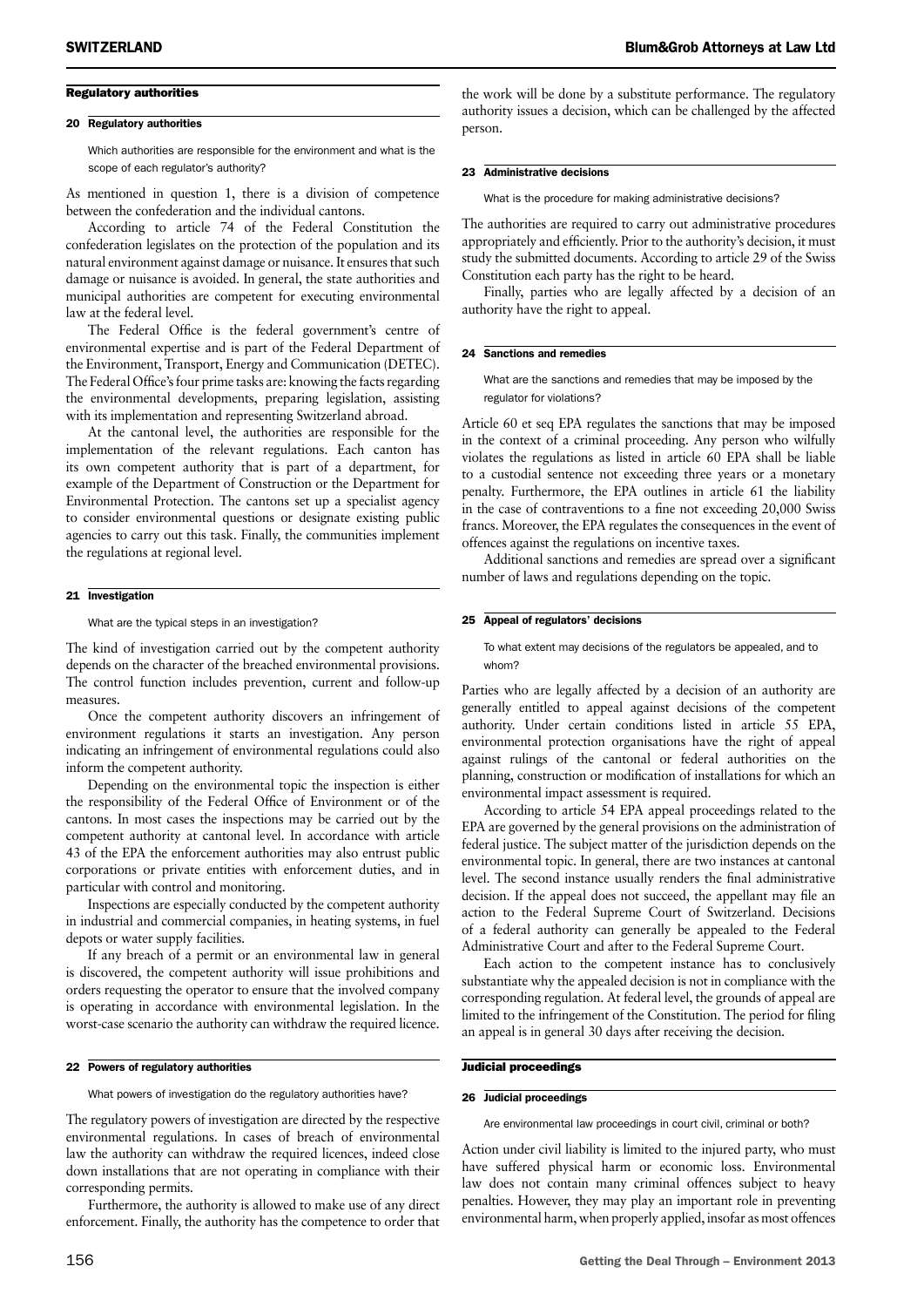#### Update and trends

Switzerland has decided to cut greenhouse gas emissions by 20 per cent from 1990 levels by 2020. Each year, 200 million Swiss francs generated by the  $CO<sub>2</sub>$  tax are spent on upgrading the thermal performance of buildings, while a further 400 million Swiss francs are redistributed to individuals and businesses. On the international stage, Switzerland is promoting integration with the European emissions trading system. Furthermore Switzerland is calling for climate change adaptation in the developing world to be financed in ways that assign costs to emitters.

Efficient technologies, processes and products need to be harnessed to minimise environmental impacts while simultaneously boosting competitiveness. Acting on behalf of the Swiss Federal Council, the Federal Office of Environment (FOEN) delivers the fundamentals for putting Swiss industry on a resourceconserving track.

With its numerous economic and ecological functions, soil is vital to human well-being. Switzerland strives to ensure that all these functions continue to be performed in order that Switzerland always has enough soil to serve all essential uses in the future.

Furthermore, the reduction of natural hazard is important. Therefore safety infrastructure needs to be maintained over long periods of time and adapted to changing circumstances. Assuring the financing of such infrastructure in the long term therefore has high priority.

To maintain biological diversity, Switzerland is working to design a strategy to preserve a rich and resilient biological diversity with all its services.

consist in creating specific dangers. The offender could therefore be prosecuted before actual harm was done to the environment. All decisions taken by cantonal bodies may be challenged either before the cantonal government or before an administrative court.

#### 27 Powers of courts

What are the powers of courts in relation to infringements and breaches of environmental law?

There is a federal administration with services in charge of directly implementing some aspects of environmental law. Decisions taken by federal administrative bodies are subject to either hierarchical appeal or the Federal Supreme Court.

Cantons have their own administrative system. All decisions taken by cantonal bodies may be challenged either before the cantonal government or before an administrative court. For some particular problems, special committees of appeal are to be addressed in the first instance, while further appeal is to be made to the cantonal administrative court. In all cases, federal law

makes it a duty for the cantons to provide for judicial review of administrative decisions. Government may in some cases be the superior administrative jurisdiction, but it will then be subject to appeal to the Federal Court, if applying federal law.

#### 28 Civil claims

Are civil (contractual and non-contractual) claims allowed regarding breaches and infringements of environmental law?

There are no special rules concerning the right to sue in environmental matters before civil courts. No special rule on damage caused to the environment has been enacted so far. Action under civil liability is therefore limited to the injured party, who must have suffered physical harm or economic loss.

#### 29 Defences and indemnities

What defences or indemnities are available?

Liability rules and compensation for environmental damage are subject to the general rules contained in the Swiss Code of Obligations (SR 220), which provides a legal basis for all liabilities in torts. Whoever acts in breach of a legal duty or in violation of the law has to compensate the damage caused by the faulty act. This includes both fault and negligence.

The terms of limitation, which are very short under Swiss law, are a reason for the limited efficiency of general liability rules in cases of damage due to pollution. The ordinary term of limitation for torts is one year after full knowledge of the author and of the amount of the damage. But when damage is caused by a single event it is in any case 10 years after this event.

#### 30 Directors' or officers' defences

Are there specific defences in the case of directors' or officers' liability?

If the damage is caused by the operation of a plant belonging to a company, the law provides for its liability under the rules dealing with liability of management under the agency rules or liability of the employer for the employee's behaviour.

#### 31 Appeal process

What is the appeal process from trials?

See questions 25 and 26.

# $Blum\&Gro$

### ATTORNEYS AT LAW

**Switzerland** 

#### Stefan Wehrenberg stefan Wehrenberg s.wehrenberg@blumgrob.ch Annina Trüssel a.truessel@blumgrob.ch

Neumühlequai 6 Tel: +41 58 320 00 00 PO Box 3954 Fax: +41 58 320 00 01 8021 Zurich www.blumgrob.ch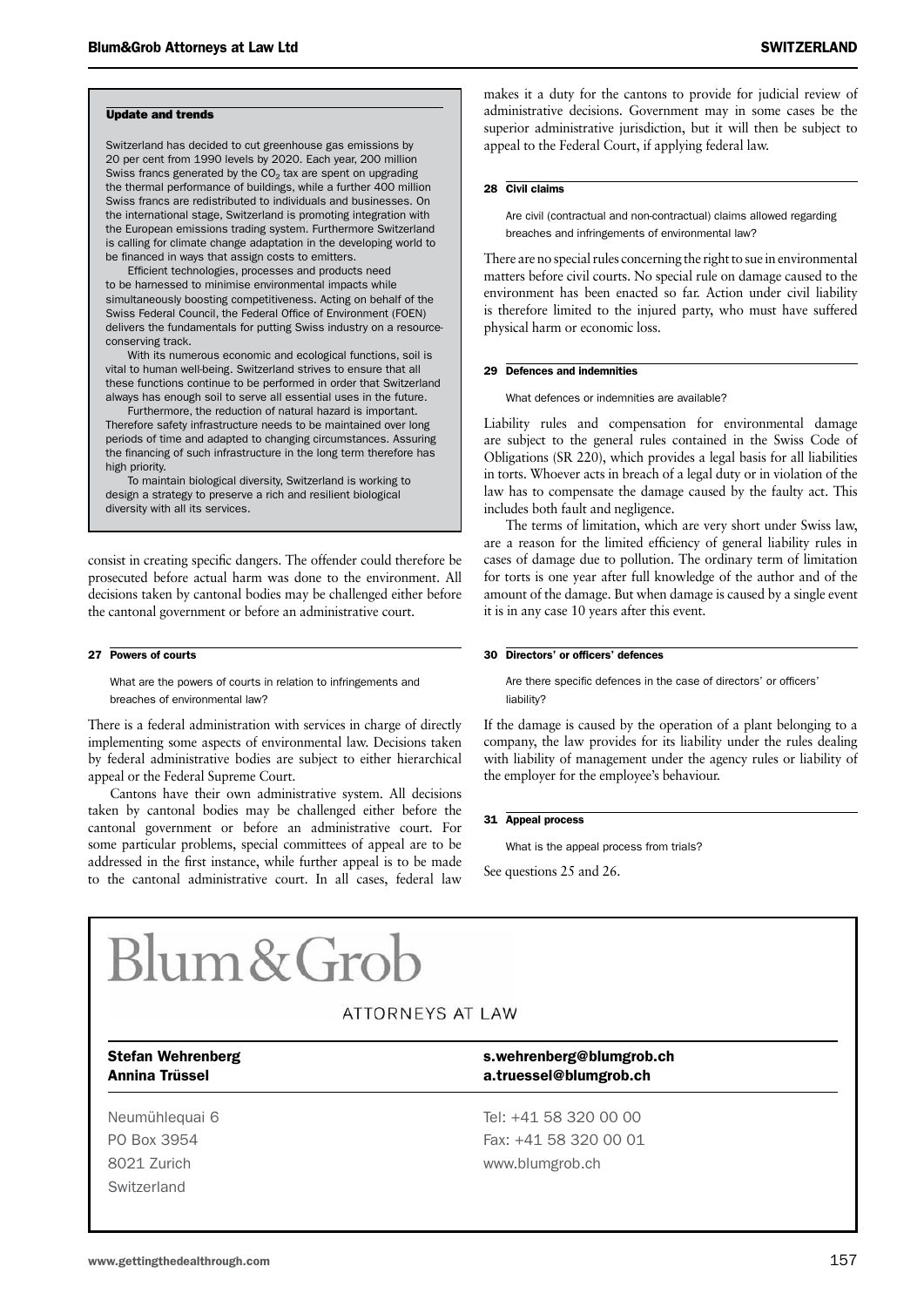#### International treaties and institutions

#### 32 International treaties

Is your country a contracting state to any international environmental treaties, or similar agreements?

Switzerland is party to several bilateral and multilateral agreements and treaties regarding cooperation on environmental matters with neighbouring states and several other countries, such as the United Nations Framework Convention on Climate Change and the Kyoto Protocol to the United Nations Framework Convention on Climate Change. Furthermore, Switzerland is engaged in spatial planning and has concluded several treaties, such as the Convention on the Protection of the Alps, the Ramsar Convention on Wetlands of International Importance and the Convention on the Protection of the World Cultural and Natural Heritage. Switzerland is also a party to the Washington Convention on International Trade in

Endangered Species. Moreover, Switzerland has concluded several treaties regarding water engineering, water management and the protection of waters. Also, energy efficiency, ecological balance and air pollution control are subjects covered by international treaties to which Switzerland is a party.

#### 33 International treaties and regulatory policy

To what extent is regulatory policy affected by these treaties?

As Environmental law is not a formal set of laws, it is still difficult to indicate what falls within the concept and what does not. There are also various federal legislations, as well as cantonal and municipal regulations. Besides, each of the acts is supplemented by one or more implementing decrees. In general, international treaties prevail over Swiss regulations.